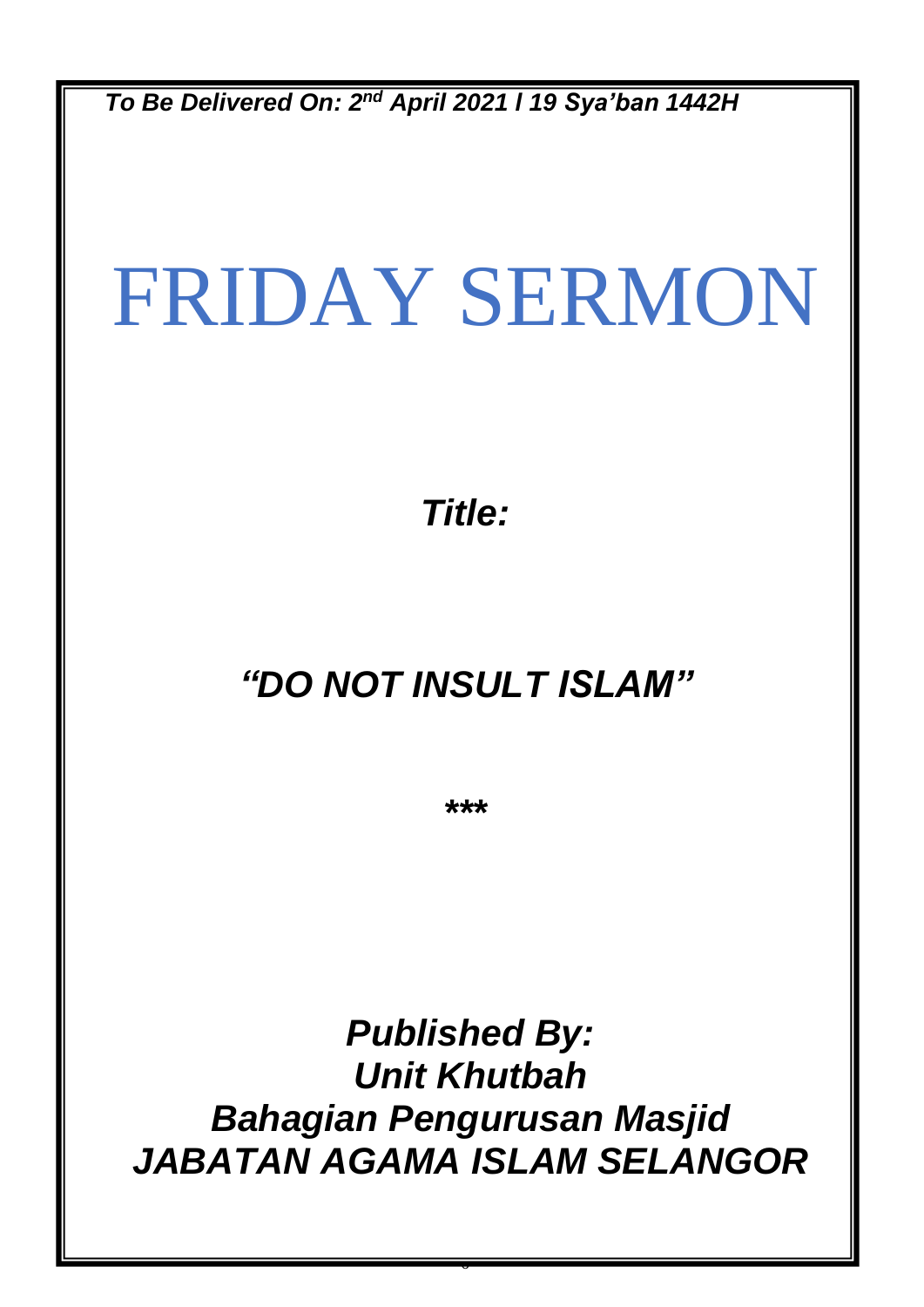

# *"DO NOT INSULT ISLAM"*

ا<br>إ نة<br>ا اَلْحَمْدُ لِلَّهِ الْقَائِلِ : وَلَيِن و<br>و ់<br>ត  $\overline{\phantom{a}}$ ֦֧֦֧֦֦֧֦֧֦֧֦֦֦֦֦֧֦֧֦֧֦֧֦֝֟֓֟֓֟֓֟֓֟֓֟֓֟֓֟֓֟֓֟֓֟֓֟֓֟֩֕֟֓֟֩֕֟֓֟֓֟֩֕֟֓֟֩֕֟֓֟֓֟֓֟֓֟֓֟֓֟֓֟֩֩֩֩  $\overline{\phantom{a}}$  $\frac{1}{2}$ ْ .<br>ا ل  $\frac{1}{\alpha}$ وَلَيِنِ سَأَلْتَهُمْ .<br>م و<br>م  $\ddot{\phantom{0}}$ ر<br>1 ۡل ِ<br>ج  $\overline{\mathcal{L}}$ ِ ؙؚ سَالْتَهُمْ لَيَقُولُنَّ إِنَّمَا كُنَّا نَخُوضُ وَنَلْعَبُ ُ  $\frac{1}{2}$ ع ل ہ<br>1  $\ddot{\cdot}$ بر<br>ذ  $\frac{1}{\alpha}$ و وض ُو و<br>د  $\tilde{\cdot}$ ا َن ِ<br>پ ن ا ك و<br>م  $\frac{1}{2}$ م ِ<br>په ِن إ ِ<br>پ ن ول ق  $\frac{1}{\sqrt{2}}$ ور  $\overline{\phantom{a}}$ ر<br>1 اے<br>:  $\ddot{\cdot}$ ۿؘزِءُونَ و<br>و ة  $\ddot{\phantom{0}}$ تر م<br>ست .<br>.  $\ddot{\cdot}$ ت .<br>م سُولِهِۦ كَنتُمۡ و<br>په و<br>م و<br>م ِ<br>م ر<br><u>ر</u>  $\frac{1}{c}$ تِهِۦ و َٰ ِ اي  $\tilde{\epsilon}$ ء  $\frac{1}{\alpha}$ ِ و بر<br>آ بِاللَّهِ ِ<br>ج أ ت قُلْ أَبِاللَّهِ وَءَايَتِيهِۦ وَرَسُولِهِۦ كُنتُمْ تَسۡتَهۡزِءُونَ ۞ ' و<br>د ے<br>ا لَّ حَسَّى اللَّهُ وَحْدَهُ لاَ شَرِيكَ لَهُ وَأَشْهَدُ أَنَّ مُحَمَّدًا ំ<br>• ֝֝֝<br>֧֧֝֝֬֝֬֝֓֝֬֝֓֝֬֝֝֬֝֬֝֓֝֬֝֬֝֬֝֓֟֓֝֬֝֓֟֝֬֝֬ م<br>و ر<br>زن ّ ِ<br>پ ۔<br>م  $\frac{1}{\epsilon}$  $\frac{1}{2}$ ا<br>الم ً<br>ا ل<br>م  $\frac{1}{2}$ ا<br>م  $\sum_{i=1}^{n}$ ،<br>ا ر<br>زا ْ<br>;  $\ddot{\mathbf{z}}$  $\tilde{\cdot}$ ر<br>ر<br>ا ِ<br>ا ِ  $\ddot{\phantom{0}}$  $\lambda$  $\frac{1}{2}$ ِ<br>ا  $\tilde{\cdot}$ ً<br>م عَبْدُهُ وَرَسُوْلُهُ. اَللَّهُمَّ صَلِّ وسَلِّم عَلَى سَيِّدِنَا مُحَمَّدٍ وَعَلَى آلِهِ ـ  $\overline{\mathbf{r}}$ ِ<br>م  $\tilde{\cdot}$ <u>لم</u> ر<br>آ )<br>ጎ  $\ddot{\phantom{0}}$  $\frac{1}{1}$  $\overline{\mathbf{1}}$ ِ<br>م  $\tilde{\mathbf{i}}$ تا<br>م ر<br>ر<br>ر نز<br>آ َ .<br>لم ٍ<br>مُ ់<br>្ و<br>ر  $\ddot{\phantom{0}}$  $\tilde{\cdot}$  $\frac{1}{2}$ و<br>ا ْ و*َص<sub>َ</sub>حْبِهِ <sub>ۦ</sub>* أَجْمَعِيْنَ. ْ  $\ddot{\phantom{0}}$ ់<br>(  $\tilde{\mathbf{A}}$  $\ddot{\mathbf{z}}$ ِ<br>أَمَّا بَعْدُ، فَيَا أَيُّهَا الْمُسْلِمُونَ اِتَّقُواْ اللَّهَ، أُوْصِيكُمْ وَإِيَّايَ بِتَقْوَى َ  $\ddot{\cdot}$ .<br>و ំ<br>រ  $\ddot{\cdot}$ ี<br>วั ِ<br>پنج  $\tilde{\phantom{a}}$ ֦֧<u>֦</u>  $\ddot{\phantom{0}}$ **ٍ**<br>-ا<br>ا  $\frac{1}{2}$  $\tilde{\cdot}$ ر<br>مخ ֦֧֦֧֦ **ہے**<br>'' ْ **ٍ** ا<br>به<br>:  $\ddot{\phantom{0}}$ ›<br>ለ أَيُّهَا الْمُأْ ِ<br>پاس<br>رو <sup>ب</sup>ُر<br>•  $\tilde{\mathbf{r}}$ .  $\ddot{\phantom{0}}$ ت**َقُونَ**  $\frac{9}{4}$ ا<br>ایر ہ<br>پ اللّٰهِ فَقَدْ فَازَ الْمُ  $\ddot{\cdot}$  $\ddot{\cdot}$ ْ  $\frac{1}{2}$  $\ddot{\cdot}$ قَالَ اللَّهُ تَعَالَى:  $\ddot{\mathbf{r}}$ ِ<br>ای  $\frac{1}{2}$  $\ddot{\phantom{0}}$ ر<br>1 َل ر<br>م اتِهِۦ و  $\ddot{\mathbf{r}}$ ق ت و<br>په ِ<br>په قی  $\overline{\phantom{a}}$ ح ِ<br>آک قُوا أَللَّهَ ْ مُ ور ِ<br>په نُوا اڌّ ْ ُو<br>و  $\frac{1}{2}$ ام ر<br>ء ء ِينَ ِ<br>آ ا ٱَّل ِ<br>م ه و<br>د سَ<br>ڊ ۔<br>ج أ ِ<br>د بد  $\ddot{\cdot}$ سُلِمُونَ و .<br>. و<br>م نتُم مَّ و<br>په ِ<br>ج أ ِ<br>م و ىد<br>أ َِل إ ِ<br>په تَمُوثُنَّ إِلَّا وَأَنتُم مُّسۡلِمُونَ ۞ و<br>په و<br>م 2

# **Dear blessed Muslims,**

I call upon myself and respected congregation to altogether strive in increasing our *taqwa* of Allah *Subhaanahu Wa Ta'aala* by fulfilling all of His Commands and avoiding all of His prohibitions.

On this glorious day, I will be discussing upon a *khutbah* titled *"Do Not Insult Islam."*

# **Respected Muslims,**

<sup>&</sup>lt;sup>1</sup> at-Tawbah 9:65

<sup>2</sup> Aal-'Imraan 3:102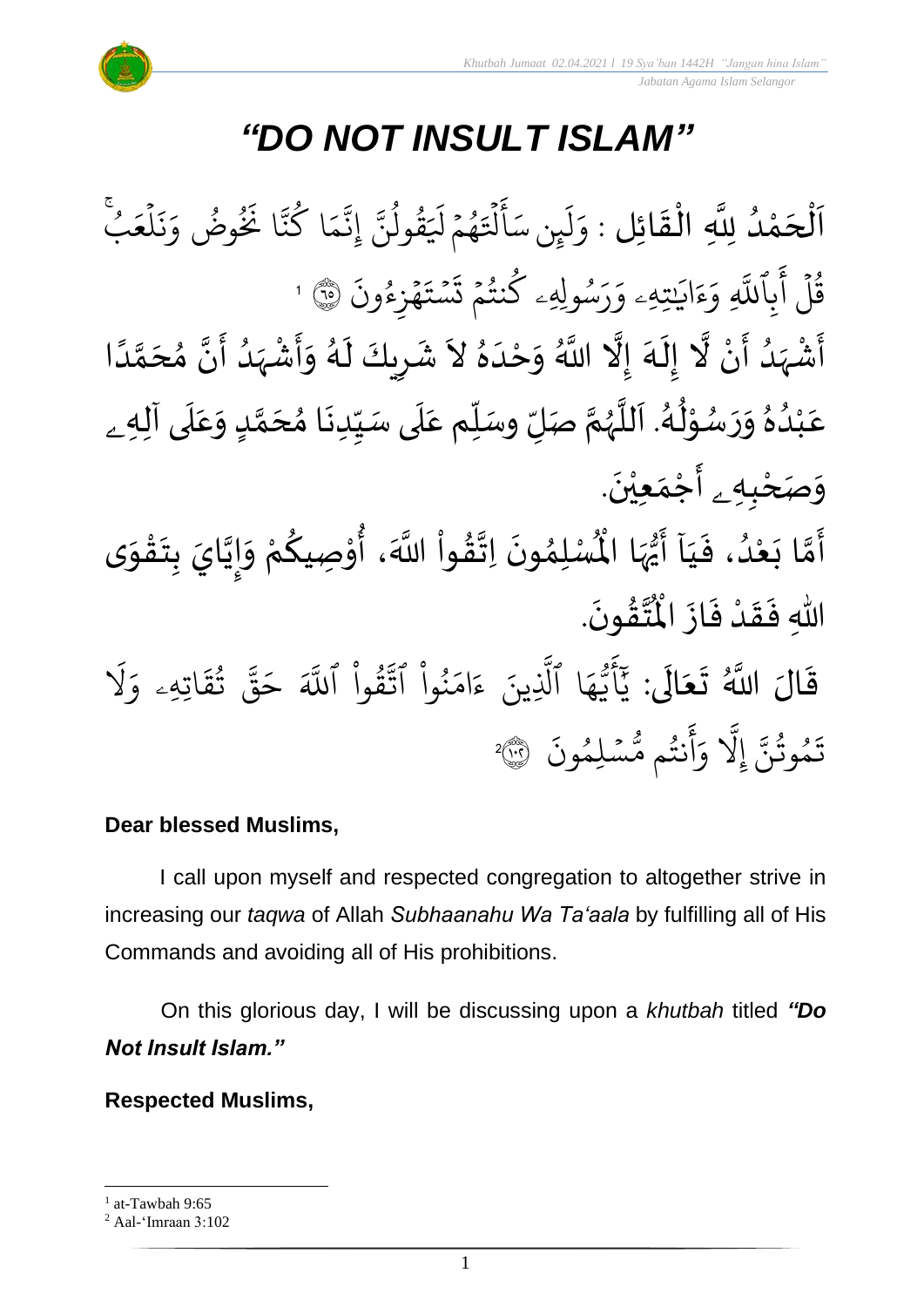

The enemies of Islam will always take this holy religion as its target in many forms. Satire and perceptions that are outlandishly perverted from the truth are among the forms of degradation that always take place. This phenomenon is unfortunately supported by the despicable acts of the Muslims themselves, whom are typically uninterested in seeking Islamic knowledge, moreso allowing themselves to be drowned in ignorance and moral decadence. Some would brazenly joke about Islamic rulings, mocking the *Sharee'ah* and its legislations, and even making fun of juristic rulings just to insult the Islamic law.

Allah mentions in verse 65 of Soorah at-Tawbah, as recited at the beginning of the *khutbah*, which means: *"And if you ask them, they will surely say, "We were only conversing and playing." Say, "Is it Allah and His verses and His Messenger that you were mocking?""*

Today, there are those that like to poke fun at the word "Allah", even releasing statements and views that truly contradict Islamic *akhlaaq* (character) and *'aqeedah* (creed). Do they not realize that such blasphemy will incur the wrath of Allah? Are they so heedless to know that such actions are contrary to the *sunnah* of Rasulullah  $\frac{48}{3}$ ?

In this regard, Allah *Subhaanahu Wa Ta'aala* had firmly stated in verse 70 of soorah al-An'am:

ؚ<br>ا و.<br>م لِيمٌ<br>سِيمٌ ِ<br>ج أ و<br>' اب  $\ddot{\cdot}$ ذ ر<br>ح ع  $\frac{1}{\alpha}$ نُ <sup>حَ</sup>مِيمِ وَ .<br>• ں<br>س ∝<br>مر وو اب َ<sup>و ۽</sup><br>ھم شَرَ تو<br>م  $\tilde{\mathfrak{f}}$ ل ֦֘<u>֚</u> <u>ہ</u><br>ا گَسَبُواْ ،<br>و ا ك  $\frac{1}{2}$ ينَ أُبۡسِلُوا۟ بِمَ <u>ہ</u><br>ا و<br>ا ت ڊ و<br>ع ِ<br>آ ِ<br>بِكَ ٱلَّذِ بِر<br>ا ل و ْ و<br>م أ  $\ddot{\cdot}$ نُواْ يَڪَفُرُونَ ُو و<br>و ْ مُ ُو<br>په ر<br>م ا َك  $\frac{1}{2}$ بِمَا كَانُوا يَكْفُرُونَ ۞

*"Those are the ones who are given to destruction for what they have earned. For them will be a drink of scalding water and a painful punishment because they used to disbelieve."*

**Respected audience,**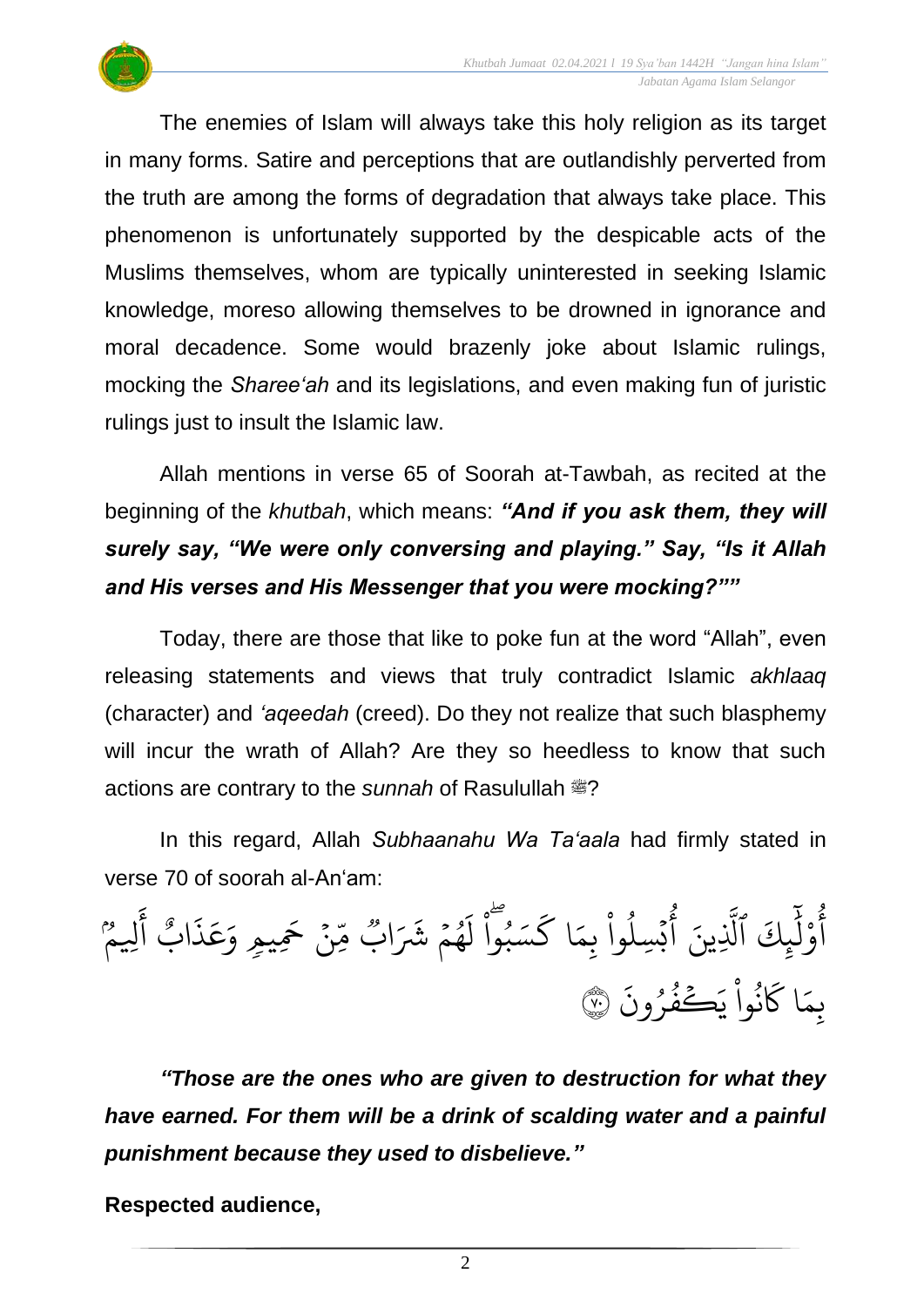

Shaykh Dr. Abdul Karim Zaydan stated that all words and actions, in which therein any form of insults upon Allah, His Messengers, the verses of al-Qur'an, and the legislations within Islam are present, they actually lead to *murtad* (apostasy). Shaykh Dr. Wahbah az-Zuhayli (*rahimahullaah*) asserted that a Muslim who insults or blasphemes Allah *Subhaanahu Wa Ta'aala*, Prophet Muhammad  $\ddot{\mathcal{L}}$ , any of the angels or prophets that were sent, is deemed as having committed *kufr* (disbelief).

*Imaan* (faith) is safeguarded and truly proven by placing utmost priority upon obedience unto Allah and His Messenger. This includes defending Islamic teachings, preventing any form of insult towards Islam, and always protecting oneself from any deeds that contradict the religion. Such truth in the words of the Prophet  $\ddot{\mathcal{L}}$ , as in the *hadeeth* of Anas bin Maalik *radiyAllaahu 'anh*:

مَنْ كُنَّ فِيهِ وَجَدَ حَلاَوَةَ الإِيمَانِ: أَنْ يَكُونَ اللَّهُ  $\ddot{\phantom{0}}$ <u>ل</u>  $\ddot{\phantom{0}}$ ْ  $\frac{1}{2}$  $\frac{1}{\lambda}$  $\ddot{\phantom{0}}$ ِ<br>پُ  $\tilde{\phantom{a}}$  $\overline{\phantom{a}}$  $\frac{1}{1}$  $\ddot{\phantom{0}}$  $\frac{1}{2}$ بة<br>• <u>ہ</u> ំ<br>•  $\frac{1}{2}$ و<br>م ثَلاَثٌ  $\sim$  $\frac{1}{2}$ د<br>گ بَّ إِلَيْهِ مِمَّا سِوَاهُمَا، وَأَنْ يُحِبَّ المَرْءَ لاَ يُحِبُّهُ ُّ ُ<br>ٍ م َ  $\ddot{\phantom{0}}$ ْ ์ $\mathbf{r}$ ا<br>سا ُ<br>په ْ  $\frac{1}{2}$  $\frac{1}{2}$  $\frac{1}{2}$ }<br>**ይ**  $\frac{1}{2}$ بر<br>م ٝ<br>ْ  $\tilde{\mathbf{r}}$  $\frac{1}{2}$ .<br>نما<sup>ت</sup> وَرَسُولُهُ أَحَ ے<br>ج و<br>گ ይ<br>ነ و<br>,  $\overline{\phantom{a}}$  $\frac{1}{2}$  $\ddot{\phantom{0}}$ إِلَّا لِلَّهِ، وَأَنْ يَكْرَهَ أَنْ يَعُودَ فِي الكُفْرِ كَمَا يَكْرَهُ أَنْ يُقْذَفَ فِي ֦֧֦֧֦֧֝<u>֦</u> ِ<br>پ ْ ْ  $\frac{1}{2}$ ُ  $\ddot{\phantom{0}}$ ْ  $\ddot{\phantom{0}}$  $\frac{1}{2}$ ا<br>م ֦֧֦֧֦֧<u>֦</u> <u>ل</u>  $\sim$  $\frac{1}{2}$ े $\frac{1}{2}$ ់<br>• ا<br>پنج  $\ddot{\phantom{0}}$  $\frac{1}{2}$ ؚ<br>م  $\ddot{\phantom{0}}$ ់<br>•  $\frac{1}{2}$  $\frac{1}{2}$ اتا<br>ا ے<br>تا  $\frac{1}{2}$  $\frac{1}{2}$ <u>ر</u> ار الن ا<br>په

*"Whoever possesses the following three qualities will have the sweetness (delight) of faith: (1) The one to whom Allah and His Apostle becomes dearer than anything else; (2) Who loves a person and he loves him only for Allah's sake; (3) Who hates to revert to Atheism (disbelief) as he hates to be thrown into the Fire."*

(al-Bukhaari and Muslim)

**Dearest Muslims, blessed guests of Allah,**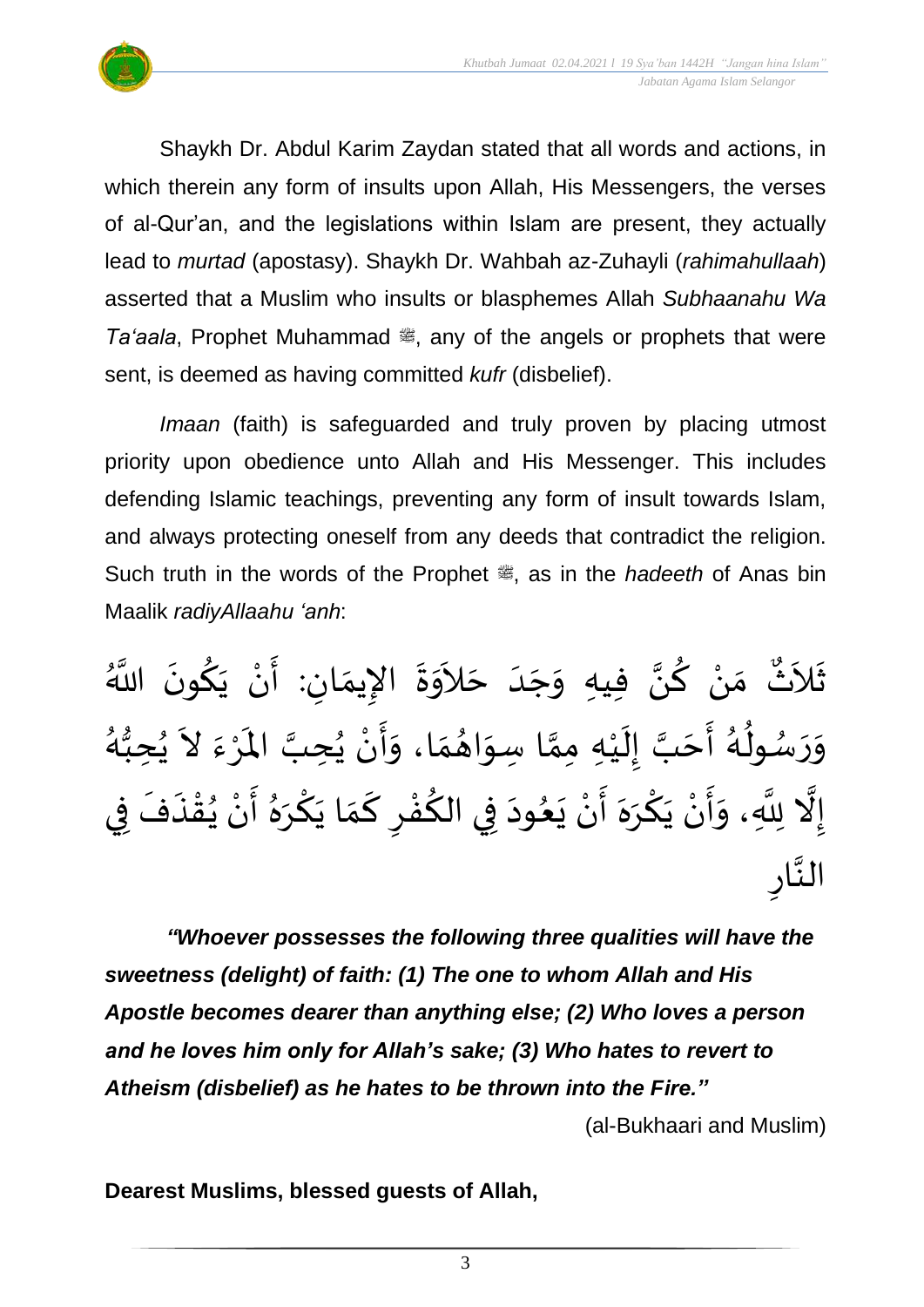

What can be deemed as defaming the religion? It can take place in many ways. Among them are as follows;

1. Actions or words that insults Allah *Subhaanahu Wa Ta'aala*, degrading Prophet Muhammad . and mocking al-Qur'an.

2. Mocking and undermining any religious rulings that have been clearly stipulated by al-Qur'an and *al-Hadeeth.*

3. Insulting the *sunnah* of Rasulullah is in any shape or form. This is because everything conveyed from Rasulullah  $\ddot{\mathscr{E}}$  is divine revelation (*wahy*) from Allah *Subhaanahu Wa Ta'aala* to Rasulullah  $\ddot{m}$ , which contains all aspects of Islamic teachings.

4. Refusing to implement the laws of Allah that are mentioned in al-Qur'an and *as-Sunnah.*

5. Insulting Islamic teachings that are *qat'i* (authenticated, definitive) in nature by way of words uttered, comments, reviews or writings, whether in all aspects or even just one of them.

6. Mocking the *shi'aar* (symbols) of Islam and not observing proper *adab* (mannerism) upon *sunnah* (supererogatory) acts within the religion such as belittling the call to prayer (*adhaan*).

### **Respected Muslims,**

In defending the glory of Islam, the leaders must always exercise its role and remain firm in accordance with the *Sharee'ah*, as well as the provisions of the nation's legislations. The word 'Islam' was clearly mentioned 25 times, encompassing various aspects within the overall of 183 articles within the Federal Constitution. In addition, the word 'Religion' and *'Shara''* were mentioned about 30 times, which also refers to Islam as the Federal Religion that must be understood, abided by, and safeguarded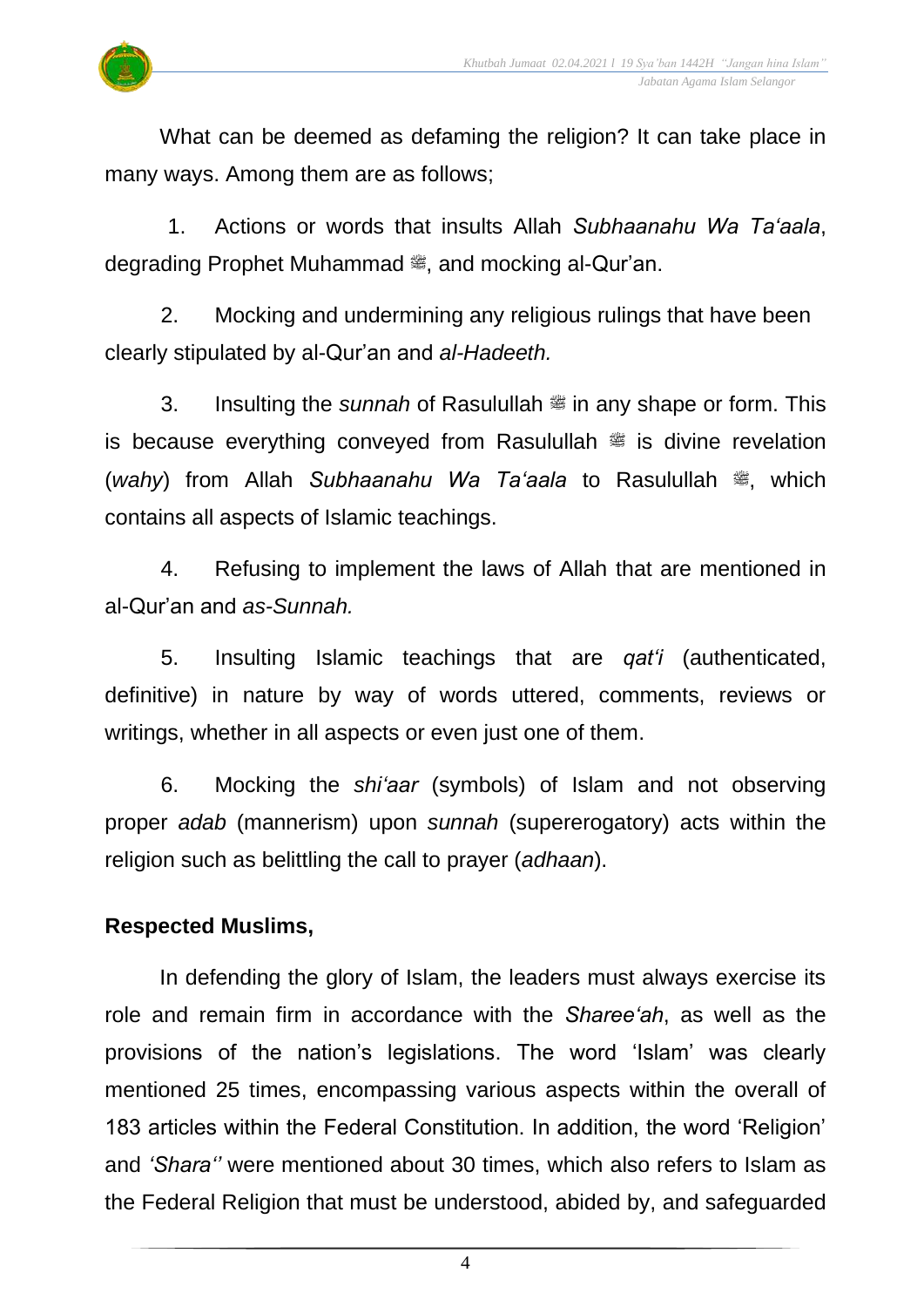

at all times. May Allah continue to bestow strength upon our leaders of various levels in defending the sanctity of this religion.

The state of Selangor Darul Ehsan is deeply concerned with the crime of insulting and mocking the religion of Islam. Remember all! Insulting Islam is a *sharee'ah* criminal offense in the state of Selangor Darul Ehsan and all other states in Malaysia. Provisions involving this offense are placed in the section relating to the sanctity of Islam and its institutions. Degrading Islam in any form is a criminal offense according to Part III of the *Sharee'ah* Criminal Enactment (Selangor) 1995. Offenses Relating To The Sanctity Of Islam And Its Institutions can be referred to in sections 9, 10, and 11.

This provision includes offenses committed by anyone who mocks, insults, ridicule, or causing disdain upon the verses of al-Qur'an or *al-Hadeeth*, whom if convicted, can be fined for not more than five thousand ringgit or imprisoned for a duration of not more than three years or both.

### **Dear beloved Muslims,**

To end the Friday sermon today, I will propose firm teachings and action plans that we can pursue, scrutinize, and practice;

1. It is obligatory upon every Muslim to preserve the holiness of Islam.

2. All Muslims should never ever mock and take lightly any religious rulings, as explained within al-Qur'an and *al-Hadeeth*.

3. We must always respect and adhere to the source of legislation, decisions and *ijmaa'* (consensus), *qiyaas* (analogy) and *fatwa* (edict) pertaining to religious rulings, as well as the affairs for the wellbeing of the Muslim *ummah*, that was released by the Selangor Islamic Religious

5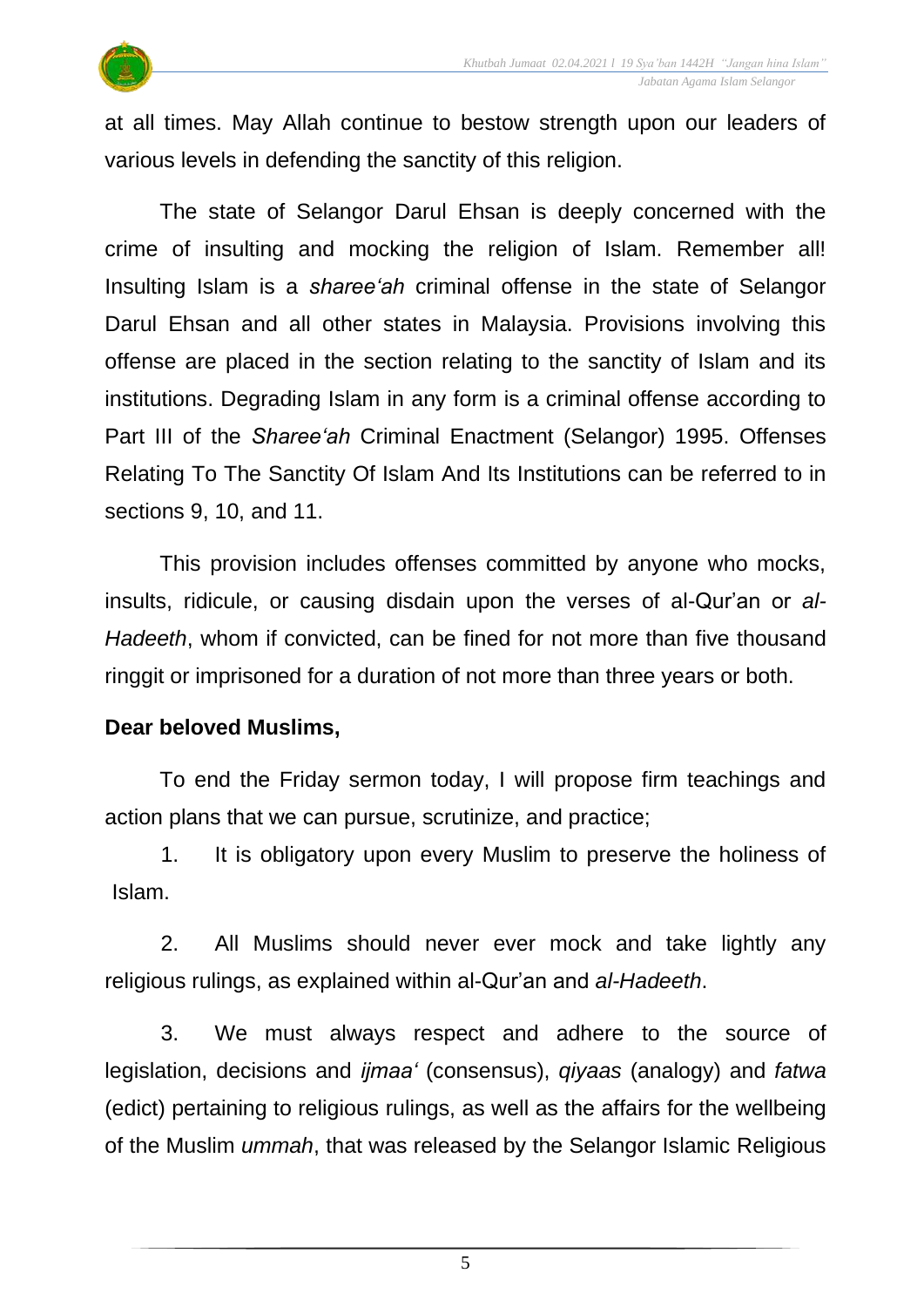

Department (JAIS), the Mufti's Department, and *Muzaakarah* for *Fatwa* at the National level.

4. Let us always keep an eye on ourselves, our family members, and the surrounding community from insulting Islam or making fun of Allah and His Messenger, for they all fall under harming Allah and His Messenger.

ِجِيمِ ى<br>م ِن الر ا  $\frac{1}{2}$ ط ي ْ لن<br>په لَّهِ مِنَ الشَّ عُوذُ بِاللَّهِ و<br>په و<br>م ِ<br>ج أ

یہ<br>۱ لمَّ ِ<br>م ع ِ<br>ج أ ر<br>م ةِ و ِ الأخرَ .<br>ه ا و  $\frac{1}{1}$ ب<br>نبي .<br>? و<br>سا فِی الدَّ ِ<br>په و<br>**ا** لم مْمُ اللَّهُ و و<br>م  $\ddot{\cdot}$ بر<br>ند  $\frac{1}{2}$ بر<br>ج .<br>آ ۥ ل و<br>مم .<br>آ مِّرِلْهُ و<br>م ِ<br>م ر<br><u>ر</u>  $\frac{1}{c}$ و ہے<br>آکے اللَّهَ  $\ddot{\cdot}$ ينَ يُؤَذُونَ و<br>په ت و<br>د ِ<br>آ الَّذِ ِ<br>پَ ِن إ ا  $\ddot{\cdot}$ ِهين و<br>مم ا م ٗ اب  $\ddot{\cdot}$ ذ ِ<br>م هُمۡ عَـ .<br>م و<br>م .<br>آ لَهُمْ عَذَابًا مُّهِينًا ۞

*"Indeed, those who abuse Allah and His Messenger - Allah has cursed them in this world and the Hereafter and prepared for them a humiliating punishment."*

(al-Ahzaab 33:57)

ْ اللّهُ لِيْ وَلَكُمْ فِي الْقُرْآنِ الْعَظِيْمِ، وَنَفَعَنِيْ َ  $\frac{1}{2}$  $\ddot{\phantom{0}}$  $\tilde{\cdot}$ ْ  $\frac{1}{2}$ ֦֧֦֧֦֧֦֧֦֧֦֜֜֜֜֓֓֟֓֟֓<br>֧֝֜֜֜֜֜֜֜**֓** ْ  $\frac{9}{4}$ ֦֧֦֧֦֧֦֧֦֦֜֜֜֜֜֜֜֜֜<br>֧ׅׅ֝֜֜֜֜֜֜֜֜֜֜֝֜֜֝֜<del>֛</del> ْ <u>ہ</u>  $\tilde{\mathbf{r}}$  $\frac{1}{2}$ ْ ء<br>وَ الأو بَارَكَ اللّهُ لِيْ وَلَكُمْ فِي الْقُرْآنِ الْعَظِيْمِ، وَنَفَعَنِيْ وَإِيَّاكُمْ  $\frac{1}{2}$  $\ddot{\ }$ ْ <u>ل</u> ن<br>•  $\sum_{i=1}^n$  $\frac{1}{2}$ ْ بِمَا فِيْهِ مِنَ الآيَاتِ وَالنِّكْرِ الْحَكِيْمِ وَتَقَبَّلَ مِنِّيْ وَمِنْكُمْ -<br>-<br>•  $\sum$ ن<br>ا  $\frac{1}{2}$  $\frac{1}{2}$  $\tilde{\cdot}$ ំ<br>រ  $\overline{\phantom{a}}$ ֝֟֜֝֟֜֝֟֜֜֜<mark>֦</mark> <u>ر</u> ؚ<br>م  $\frac{1}{2}$ ์ $\frac{1}{2}$ ِ<br>پُ  $\ddot{\phantom{0}}$ ំ<br>រ  $\frac{1}{2}$ ْ ِ<br>م ْ  $\tilde{\cdot}$ . ़<br>१ تِلاوَتَهُ، إِنَّهُ هُوَ السَّمِيْعُ الْعَلِيْمُ ْ  $\frac{1}{2}$ ֦֧֦֧֦֧֦֧֦֜֜֜֜֜֜֜֜<br>֧ׅׅ֝֜֜֜֜֜֜֜֜֜֜֜֝֜֜֝֜<del>֟</del> ُ ٝ<br>ؙ ا<br>ما  $\frac{1}{2}$  $\frac{1}{2}$ و<br>گ لة<br>•  $\frac{1}{2}$ .<br>ر<br>ا  $\ddot{\ }$  $\frac{1}{2}$ <u>ر</u> أَقُولُ قَوْلِيْ هَذَا وَأَسْتَغْفِرُ اللّٰهَ الْعَظِيْمَ لِيْ وَلَكُمْ وَلِسَاَئِرِ  $\tilde{\cdot}$ ْ <u>و</u>  $\tilde{\mathbf{r}}$  $\tilde{\cdot}$ ْ إ ्<br>द ْ َ ֦֧֦֧֦֧֦֧֦֧֦֧֦֧֦֧֜֜֜֓֓<br>**֡** ∫<br>∕ ِ<br>وف  $\ddot{\phantom{0}}$ ارا<br>∶ٍ  $\frac{1}{2}$  $\ddot{\cdot}$  $\overline{a}$ ំ<br>, لمح ْ  $\frac{1}{2}$ ر<br>ژ ا<br>ع

ُ رِبِ<br>لَمُسْلِمَاتِ، فَاسْتَغْفِرُوْهُ إِنَّهُ هُوَ الْغَفُوْرُ الرَّحِيْمُ ْ ن<br>م  $\frac{1}{2}$ ֦֧֦֧֦֦֧֦֧֦֧֦֧֦֧֦֧֦֧֝֟֓֓֓֟֓֓<br>**֧**  $\frac{1}{2}$  $\ddot{\cdot}$ ر<br>ف  $\frac{1}{2}$  $\frac{1}{2}$ و<br>گ ن<br>•<br>• ।<br>-<br>-ُ י<br>י **ء** ِ<br>وف  $\ddot{\ }$  $\ddot{\cdot}$  $\frac{1}{2}$ ر۔<br>لْمُسْلِمِيْنَ وَالْمُ  $\frac{1}{2}$  $\ddot{\phantom{0}}$ ់<br>**់** المأ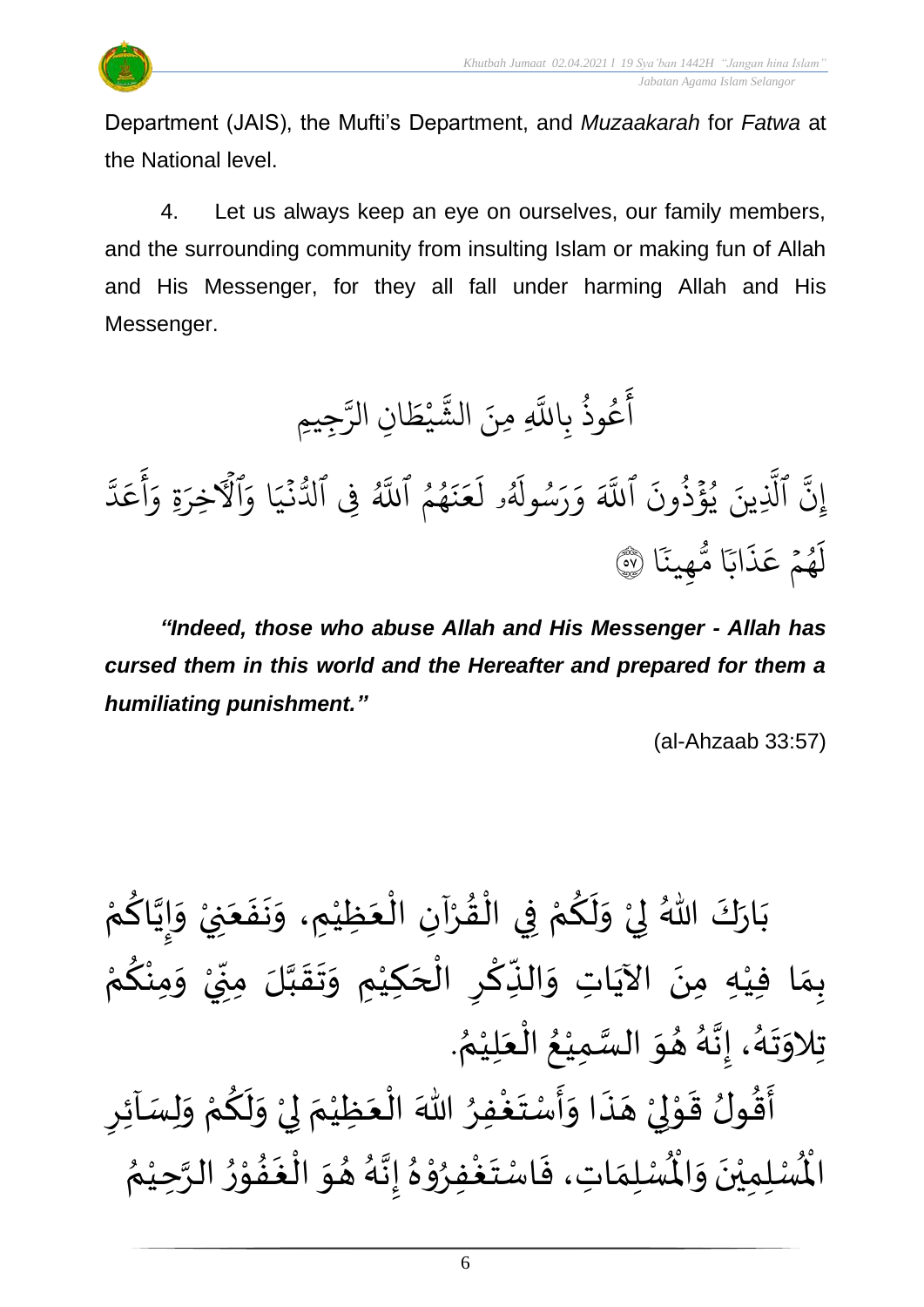

## **Dear blessed audience,**

Let us altogether guard ourselves and our families from abominable deeds and disobedience against Allah *Subhaanahu Wa Ta'aala*. At the same time, we will continue to pray so that our country will always remain blessed and protected from all forms of threat, as well as contagions from the Covid-19 pandemic. For that, let us graciously accept the government's recommendation in the vaccination efforts by registering ourselves through the *MySejahtera* and *Selangkah* applications, as well as other means that will enable us to obtain vaccine shots that have been authorized by the Ministry of Health Malaysia. Moreover, we should not feel angry or doubtful when given the shots while fasting in Ramadaan. Such matter had been meticulously scrutinized and discussed in details, where its ruling of permissibility was reached during the 118th *Muzakarah* Committee Meeting of the National Council for Islamic Affairs (MKI) that convened on the 16<sup>th</sup> and 17th of February 2021 and also the Selangor *Fatwa* Committee Meeting that took place on the 9<sup>th</sup> of March, 2021.

7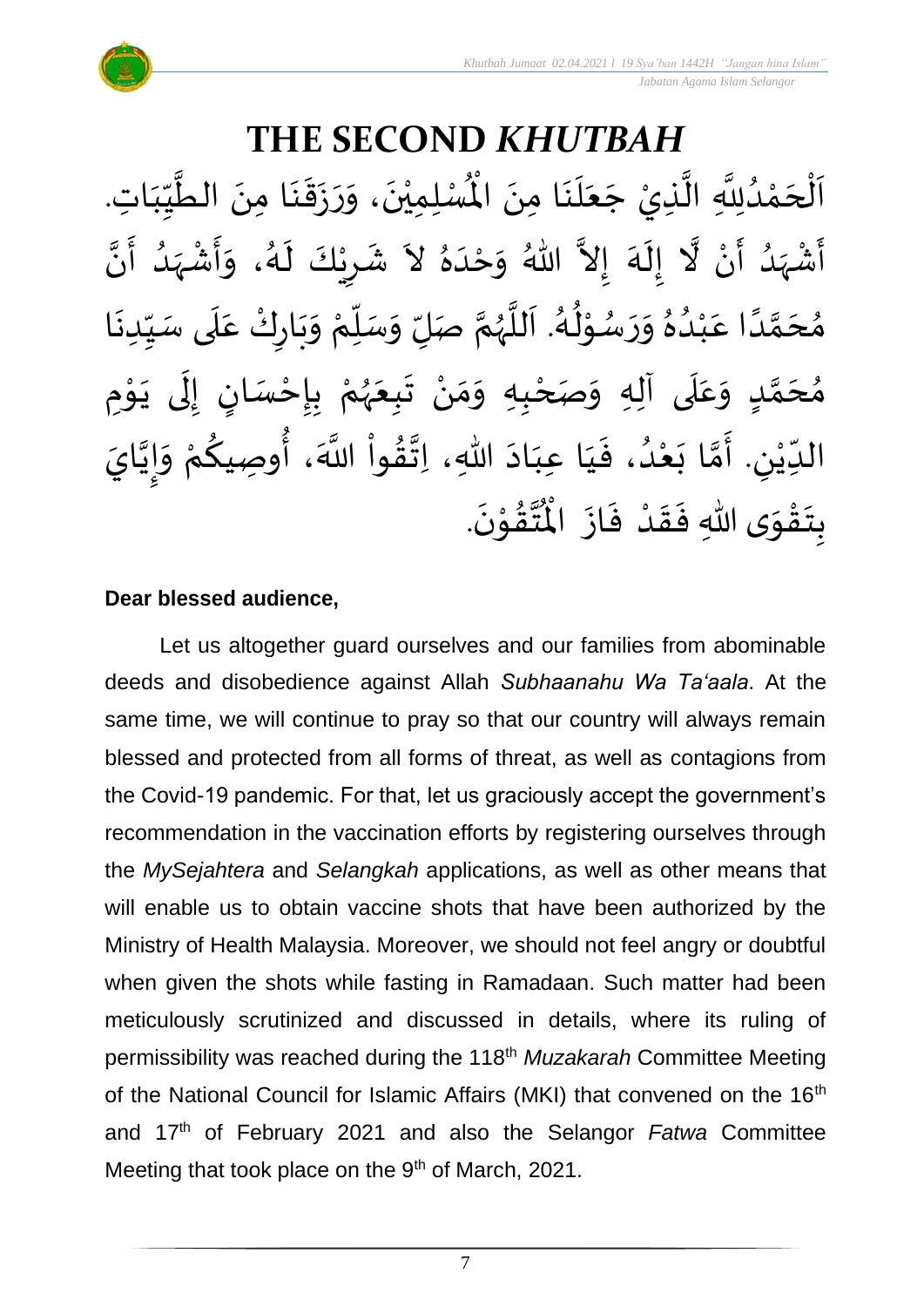



## **Respected Muslims,**

May we become among the slaves of Allah that are patient while enduring all diseases afflicted, disciplined in adhering to the Standard Operating Procedures (SOP) and the new normal practices in overcoming the Covid-19 pandemic, for the sake of our own safety and the community.

قَالَ اللّهُ تَعَالَى : إِنَّ ٱللّهَ وَمَلِّيكَتَهُو يُصَلُّونَ عَلَى ٱلتّيّ يَأْيُهَا ٱلَّذِينَ  $\ddot{\phantom{0}}$ َ  $\frac{1}{2}$  $\frac{1}{2}$ یہ<br>۱ ا الَّذِ ِ<br>م ه و<br>د سَ<br>ڊ ِ<br>اع  $\overline{\mathcal{L}}$ ِ<br>د يج<br>تنجي ي<del>ا</del> .<br>تَ عَلَى ٱلتَّ ون و<br>ا و<br>٩و يُصَلُّ و<br>د و<br>لم  $\ddot{\phantom{0}}$ ت ر<br>م ِك ئ بر<br>آ  $\uplambda$  $\frac{1}{2}$ بر<br>م  $\frac{1}{\alpha}$ و ہ<br>آکے اللَّهَ ِ<br>په ِن إ ا  $\frac{2}{1}$ .<br>سليمًا .<br>.  $\ddot{\cdot}$ ت ْ وا ِم و ں<br>آ ل ِ<br>م بر<br>سد  $\frac{1}{c}$ يُهِ وَ, .<br>. ر<br>آ  $\uplambda$ ِ<br>م ع وا ْ و<br>ا ب<sub>ُواْ صَلَّ</sub> ؙ<br>
<sup>ب</sup> ُو<br>و  $\frac{1}{2}$ ءَامَنُواْ صَلُّواْ عَلَيْهِ وَسَلِّمُواْ تَسۡلِيمًا ۞ اللَّهُمَّ صَلِّ وَسَلِّمْ عَلَى سَيِّدِنَا وَمَوْلاَنَا مُحَمَّدٍ سَيِّدِ الْمُرْسَلِينَ  $\ddot{\phantom{0}}$ ْ  $\ddot{\mathbf{r}}$ للَّهُمَّ صَلِّ وَسَلِّمْ عَلَى سَيِّدِنَا وَمَوْلاَنَا مُحَمَّدٍ سَيِّدِ الْمُ  $\frac{1}{1}$  $\frac{1}{2}$ <u>لم</u> ت<br>م  $\overline{\phantom{a}}$  $\frac{1}{2}$  $\overline{\phantom{a}}$  $\sim$ י<br>י  $\frac{1}{2}$  $\frac{1}{2}$ .<br>.<br>.  $\frac{1}{1}$ ۔<br>آ .<br>م ْ :<br>i  $\frac{1}{2}$  $\frac{1}{2}$ ا<br>مح ر<br>ر<br>ر ة<br>أ  $\frac{1}{2}$ وَارْضَ اللَّهُمَّ عَنْ أَصْحَابِهِ وَقَرَابَتِهِ وَأَزْوَاجِهِ وَذُرِّيَّاتِهِ تا ہے<br>م .<br>تا  $\frac{1}{2}$ ِ ا<br>باد<br>•  $\frac{1}{2}$  $\frac{1}{2}$ ا<br>:  $\frac{1}{2}$  $\frac{1}{2}$  $\ddot{\phantom{0}}$  $\frac{1}{2}$  $\frac{1}{2}$  $\frac{1}{2}$ ़<br>-<br>-با<br>: ំ<br>• .<br>م ن<br>م ر<br>ر<br>ر ا<br>آ  $\ddot{\phantom{0}}$ أَجْمَع<u>ي</u>ُنَ. ់<br>**រ**  $\frac{1}{2}$ ֦֧<u>֦</u> ا<br>پنج

ؙۊؙ۠ڡؚنَاتِ  $\ddot{\phantom{0}}$ ់<br>: ُْ ُؤْمِنِيْنَ ۖ وَالْمُ  $\frac{1}{2}$  $\ddot{\phantom{0}}$ ْ ْ<br>م  $\mathbf{r}^{\circ}$ ِ<br>لْمُسْلِمَاتِ وَالْمُ  $\frac{1}{2}$  $\frac{1}{2}$ ِ<br>اَللَّهُمَّ اغْفِرْ لِلْمُسْلِمِيْنَ وَالْمُ  $\frac{1}{2}$  $\ddot{\phantom{0}}$ ់<br>រ ُ<br>አ ់<br>ព្រ ِ<br>و ن<br>م ر<br>ر<br>ر ا<br>آ ً<br>آ <sup>ن</sup>َحْيَاءِ َ ֦֧֦֧֦֧֦֧֦֧֦֧֦֧֦֧<br>**֧** ـــ<br>م<br>م الْأَحْيَاءِ مِنْهُمْ وَالأَمْوَاتِ، إِنَّكَ سَمِيْعٌ قَرِيْبٌ مُجِيْبُ ا ْ ِ<br>رو ْ  $\frac{1}{2}$ ْ<br>م ں<br>ج  $\frac{1}{2}$ ُ ٝ<br>ؙ ๋<br>ጎ ه<br>فيا ي ر ق <u>ر</u>  $\ddot{\mathbf{r}}$  $\frac{1}{2}$ ، إِنَّكَ سَمِيْعٌ قَرِيْبٌ مُجِيْبُ الدَّعَوَاتِ ْ ل<br>•<br>•  $\frac{1}{2}$ ِ<br>م ان<br>ا ا ِت. اجَ ح ال ِ ي اض ا ق ي ِك َ و ِل ه أ ، و ن ِ ِمي ل سْ ُْ  $\overline{\phantom{a}}$ ֦֧֦֧֦֧֦֧֦֧֦֧֦֧֦֧֟֓֓֓<br>**֧**  $\overline{a}$ ֦֧֦֦֦֝֝֝֝֝<br>֝֝֝֝֝֝֝֝֝֝֝֝֝֝֝֝֝֝֝֝֝֝<br>֝֟֝**֝**  $\ddot{\phantom{0}}$ י<br>**י**  $\frac{1}{2}$  $\frac{1}{2}$  $\ddot{\phantom{0}}$ ْ اَللَّهُمَّ أَعِزَّ الْإِسْلاَمَ وَالْمُ  $\tilde{\cdot}$ .<br>د  $\tilde{\zeta}$ ا<br>م بة  $\frac{1}{2}$ ن<br>م ر<br>ر<br>ر ا<br>ا ۔<br>آ . ِ ُشْرِكِيْنَ وَدَمِّرْ أَعْدَاءَكَ أَعْدَاءَ اللدِّيْنِ ْ  $\frac{1}{1}$  $\frac{1}{2}$ ا<br>ا .<br>م  $\frac{1}{2}$ ا<br>د  $\frac{1}{2}$ ا<br>-<br>ا ْ<br>م  $\overline{\phantom{a}}$ ّ<br>ْ  $\frac{1}{\lambda}$  $\overline{\phantom{a}}$  $\frac{1}{2}$  $\ddot{\phantom{0}}$ ់<br>រ ِ ْ  $\ddot{\bm{r}}$ ُبْتَدِعَةً وَالْمُ  $\frac{1}{2}$  $\frac{1}{2}$ .<br>م  $\ddot{\ }$ ٝ<br>ْ  $\ddot{\bm{r}}$ الْكَفَرَةَ وَالْمُ ์ $\overline{\phantom{a}}$  $\frac{1}{2}$  $\frac{1}{2}$  $\ddot{\cdot}$ ا<br>سم .<br>أ .  $\ddot{\phantom{0}}$ وَانْصُرْنَا عَلَى الْقَوْمِ الْكَافِرِيْنَ ْ ِ ์<br>้ `<br>∤  $\ddot{\phantom{0}}$ ْ  $\frac{1}{2}$ ْ<br>ا َ ِ<br>م  $\ddot{\phantom{0}}$ ْ و<br>د ់<br>•  $\frac{1}{2}$ 

رَ اللَّهُمَّ إِنَّا نَسْأَلُكَ وَنَتَوَسَّلُ إِلَيْكَ بِنَبِيِّكَ الأَمِيْنِ، وَنَسْأَلُكَ ا<br>با<br>:  $\frac{1}{2}$ ن<br>م ر<br>ر<br>ر ا<br>آ ्<br>। ُ<br>اُ∱  $\sum_{i=1}^{n}$  $\ddot{\phantom{0}}$  $\tilde{\cdot}$ ْ َ<br>ع  $\frac{1}{1}$  $\frac{1}{2}$  $\frac{1}{2}$  $\ddot{\phantom{0}}$ <u>ر</u><br>: ْ  $\tilde{\mathbf{r}}$ ।<br>-<br>-ا<br>ما  $\frac{1}{2}$  $\ddot{\ }$  $\ddot{\phantom{0}}$  $\tilde{\cdot}$ ر<br>پا  $\frac{1}{2}$  $\ddot{\cdot}$ .<br>بِأَسْمَاَئِكَ الْحُسْنَى، وَصِفَاتِكَ الْعُظُمَى، أَنْ تَحْفَظَ بِعَيْنِ ْ ي  $\frac{1}{2}$  $\frac{1}{\sqrt{2}}$  $\ddot{\cdot}$  $\frac{1}{2}$ ْ  $\sum_{i=1}^{n}$ ر<br>م ֦֧֦֧֦֧֦֧֦֧֦֧֦֧֦֧֦֧֦֧֦֧֦֧֦֧֝<br>**֧** }<br>• ֦֧֦֧֦֧֦֧֦֧֦֜֜֜֜֜֜֜<br>֧ׅׅ֝֜֜֜֜֜֜֜֜֜֜֝֜֜֝֜<del>֟</del>  $\ddot{\cdot}$  $\tilde{\cdot}$  $\ddot{\phantom{0}}$ ٍ<br>ِ ֦֧֦֧֦֧֦֧֦֧֦֧֦֧֦֧֜֜֓֓֟֓֟֓֟֓֟֓֟֓<br>**֡**  $\frac{1}{2}$  $\frac{1}{2}$ <u>ر</u>  $\ddot{\cdot}$ ِ<br>عِنَايَتِكَ الرَّبَّانِيَّةِ، وَبِحِفْظِ وِقَايَتِكَ الصَّمَدَانِيَّةِ، جَلاَلَةَ مَلِكِنَا ِ<br>پ  $\sim$ اتا<br>ا  $\frac{1}{1}$  $\frac{1}{2}$ اتا<br>مر  $\ddot{\phantom{0}}$  $\frac{1}{2}$ ້<br>:  $\frac{1}{2}$  $\frac{1}{2}$ ان<br>ا ن<br>م<br>۱ انہ<br>م  $\ddot{\ }$  $\ddot{\phantom{0}}$  $\ddot{\phantom{0}}$  $\frac{1}{2}$ ر<br>م ُعَظُمِ، سُلْطَ ا<br>أ و<br>م ر<br>آباد َ ر<br>مو الْمُعَظَّمِ، سُلْطَان سلَاغُور، سُلْطَان شَرَفُ الدِّين ادريس شاه  $\frac{1}{\sqrt{2}}$ ُ  $\frac{1}{2}$ ر<br>م ֦֧֦֧֦ ر<br>م }<br>፟<br>፟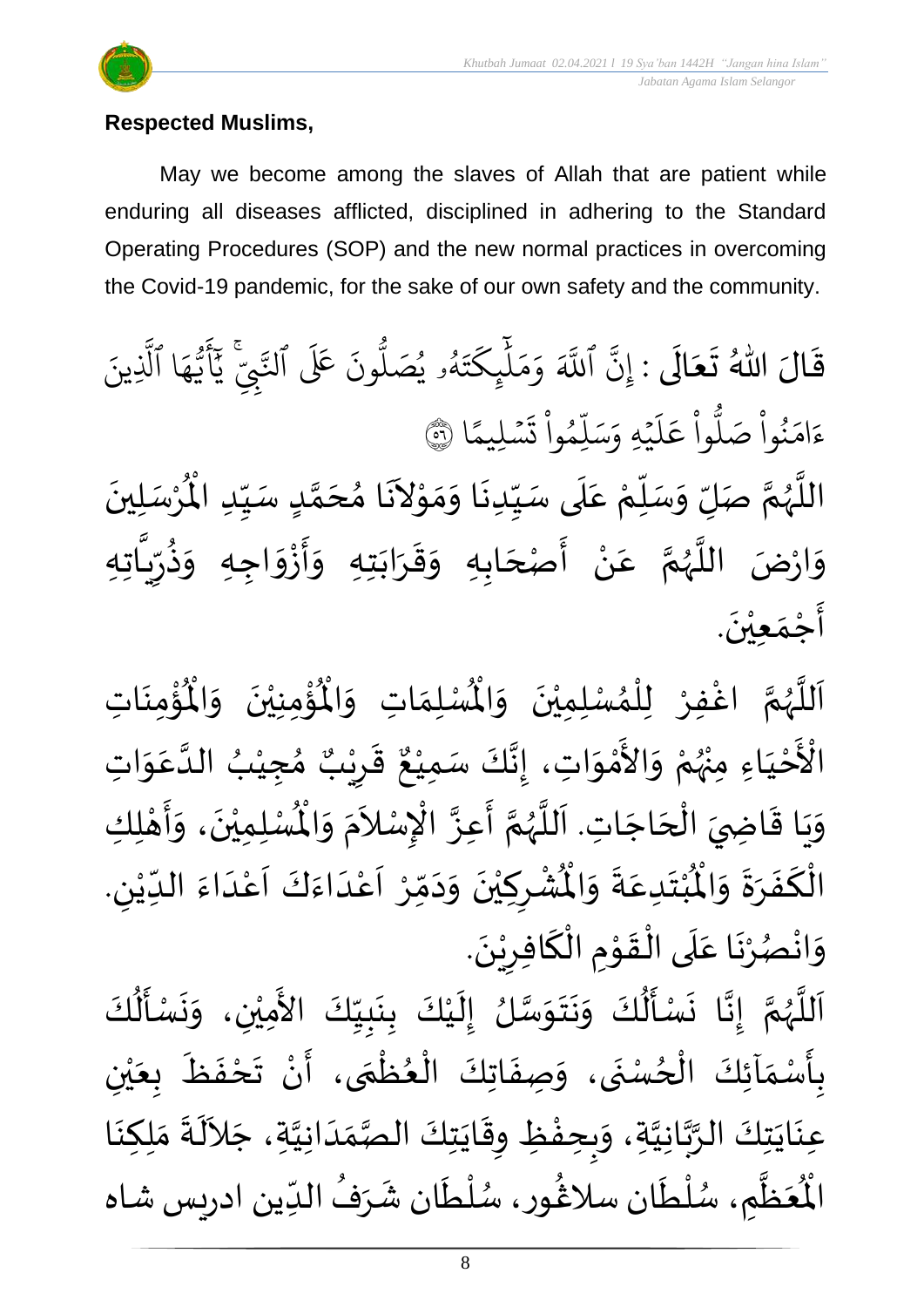

الحاج ابن المرحوم سُلْطَان صَلاَحُ الدِّين عبد العزيز شاه  $\frac{1}{\sqrt{2}}$ ُ  $\lambda$  $\ddot{\phantom{0}}$ ٝ<br>أ ر<br>م  $\ddot{\cdot}$ الحاج. اَللَّهُمَّ أَدِمِ الْعَوْنَ وَالْبِدَايَةَ وَالتَّوْفِيْقَ، وَالْصِّحَّةَ ة<br>م  $\frac{1}{2}$  $\frac{1}{2}$ ْ י<br>י الة  $\frac{1}{2}$  $\ddot{\cdot}$  $\ddot{\phantom{0}}$ ا<br>ا ้<br>∤  $\frac{1}{2}$  $\ddot{\phantom{0}}$ י<br>י  $\frac{1}{2}$ ֦֧֦֧֦֦֧֦֧֦֧֦֧֦֧֝֟֓֓֓֟֓֟֓֟֓֟֓֟֓֟֓֟֓֟֓֟֓֟֓֟֓֟֓֟֓֟֓֟֓֟֓<br>֧֝֩֩**֓**֧֧֓֟֡֟֓֝֟֓֝ ।<br>।<br>। َ ا<br>م و<br>ر ا<br>آ ،<br>آ ٝ<br>ؙ ى<br>وَالسَّلامَةَ مِنْكَ، لِوَلِيِّ عَہْدِ سلاڠُور، تَعْكُو أَمِير شَاه اِبْنِ  $\frac{1}{2}$ َ }<br>፟**፟** ٝ<br>ۣ<br>ؙ .<br>م  $\frac{\nu}{\nu}$ ِ<br>ب ل  $\frac{1}{2}$ ْ  $\ddot{\phantom{0}}$  $\frac{1}{2}$ ا<br>ما  $\frac{1}{2}$ ।<br>इ م<br>ح<br>ح ्<br>र السُّلْطَان شَرَفُ الدِّين ادريس شاه الحاج، فِيْ أَمْنٍ وَصَلاَ  $\tilde{\cdot}$ )<br>إ י<br>י  $\frac{1}{2}$ ْ  $\frac{1}{\sqrt{2}}$ ُ ا<br>په ।<br>€ ់<br>ព្ ر<br>سر<br>سر وَعَافِيَةٍ بِمَنَّكَ وَكَرَمِكَ يَا ذَاالْجَلالِ وَالإِكْرَامِ. اَللَّهُمَّ أَطِلُ ا<br>:<br>: تا<br>م ِ<br>وفيات<br>مراجع سم<br>تار<br>ا َ ।<br>।<br>। ∖<br>م  $\frac{1}{2}$  $\overline{\phantom{a}}$ ا<br>أ  $\ddot{\cdot}$  $\ddot{\phantom{0}}$ َ  $\frac{1}{2}$  $\frac{\nu}{\sqrt{2}}$  $\frac{1}{2}$  $\frac{1}{2}$  $\sum_{i=1}^{n}$ َ .<br>م  $\frac{1}{2}$ ້<br>.<br>. غ ֝<br>֧֡֟֟֟֟֟֟֟֟֟֟֟֓֟֓֟֓֟֓֟֓֟֓֟֓֟֓֟֓֟֓֟  $\sum_{i=1}^{n}$ بلاً  $\frac{1}{2}$ عُمْرَهُمَا مُصْلِحَيْنِ لِلْمُوَظَّفِيْنَ وَالرَّعِيَّةِ وَالْبِلاَدِ، وَ  $\sim$ ֦֧֦֧֦֧<u>֦</u> ا<br>ا<br>م ان<br>ا ان<br>م ์ $\overline{\phantom{a}}$  $\ddot{\phantom{0}}$ ْ ا<br>ا  $\frac{1}{2}$ ُ<br>አ ់<br>( ْ ي  $\overline{\phantom{a}}$ ๋<br>^  $\frac{1}{2}$  $\frac{1}{2}$ **ٔ** و<br>م مَقَاصِدَهُمَا لِطَرِيقِ الْهُدَى وَالرَّشَادِ. <u>ر</u>  $\frac{1}{\epsilon}$  $\frac{1}{2}$  $\frac{1}{2}$ َ  $\frac{1}{2}$  $\frac{1}{2}$ ្រ  $\tilde{\cdot}$ م<br>م ر<br>ر<br>ر ֦֧֦֧֦֧֦֧֦֦֟֜֜֜֜֜֜֜֜<br>֧ׅׅׅ֛֝֜֜֜֜֜֜֜֜֜֜֝֜֜֝֜֜  $\ddot{\bm{s}}$ 

O Allah, You are the Lord that is All Mighty, we are grateful to You for having bestowed upon us *rahmah* and blessings upon this state that continues to prosper and progress, and that its residents remain united, under the auspices and leadership of our Ruler as the Head of Islamic affairs in this state.

O Allah, grant us guidance in performing the five obligatory prayers in congregation, fulfilling *zakaat* through Selangor *Zakaat* Board (LZS), and give away our wealth and endowment (*waqf*) through *Perbadanan Wakaf Selangor* (Selangor Endowment Corporation) and *Tabung Infak Jariah Umat Islam Selangor* (TIJARI, Selangor Continuous Charity for Muslims Fund), and to the orphans through *Yayasan Islam Darul Ehsan* (Darul Ehsan Islamic Foundation).

ن<br>م اَللَّهُمَّ يَا دَافِعَ الْبَلَاءِ، اِدْفَعْ عَنَّا هَذَا الْوَبَاءَ وَالْبَلَاءِ وَالْمَرَضَ ر<br>ر ا<br>آ  $\mathbf{r}$ يَا دَافِعَ الْبَلَاءِ، اِدْفَعْ عَنَّا هَذَا الْوَبَاءَ وَالْبَلَاءِ وَالْمُ  $\frac{1}{2}$ ً<br>ا  $\frac{1}{1}$ ֦֧֦֧֦֧֦֧֦֧֦֧֦֧֦֧֧֦֧֝֟֓֓֜֜֓֓<br>**֡**  $\frac{1}{2}$  $\ddot{\phantom{0}}$  $\ddot{\phantom{0}}$  $\ddot{\ }$ ֦֧֦֧֦֧֦֧֦֧֦֧֦֧֦֧֧֦֧֝֟֓֓֜֜֓֓<br>**֡**  $\ddot{\phantom{0}}$  $\tilde{\phantom{a}}$ اتا<br>ج .<br>م ֦֧<u>֦</u>  $\frac{1}{2}$ ْ ِ<br>ا َ ֦֧֦֧֦֧֦֧֦֧֦֧֦֜֜֜֓֓֟֓<br>֧ׅ֦֛֝֜֜֜֜֜֜֜֜֜֜֜֜֜֜֜  $\ddot{\phantom{0}}$  $\sim$  $\ddot{\phantom{0}}$ ِ<br>وَالشَّدَائِدَ وَالْمِحَنَ، بِلُطْفِكَ يَا لَطِيْفُ إِنَّكَ عَلَى كُلِّ شَىْءٍ ।<br>≍ ْ  $\tilde{\cdot}$ ُ ا<br>آ .<br>م اله<br>بان<br>ا ।<br>-<br>-ُ  $\tilde{\mathbf{r}}$  $\ddot{\phantom{0}}$ ֦֧֦֧֦֧֦֧֦֧֦֧֝֝֝֟֓֓֓<u>֚</u> ُ <u>ر</u><br>- $\ddot{\phantom{0}}$  $\overline{\phantom{a}}$ )<br>°  $\frac{1}{2}$  $\frac{1}{1}$ َ نه<br>په  $\frac{1}{2}$ . و<br>م وَبِالْإِجَابَةِ جَدِيْرٌ ّٰ<br>ٰ  $\ddot{\phantom{0}}$  $\ddot{\phantom{0}}$  $\ddot{\phantom{0}}$ ֦֧֦֧֦֧֦֧֦֧֦֧֦֧֜֜֜֓֓֓<br>֧ׅׅ֝֜֜֜֜֜֜֜֜֜֜֜֜֜֜֜֬֜֜֜֬֟ ِ<br>پ  $\frac{1}{2}$ و<br>م قَدِيْرٌ ْ ر<br>: